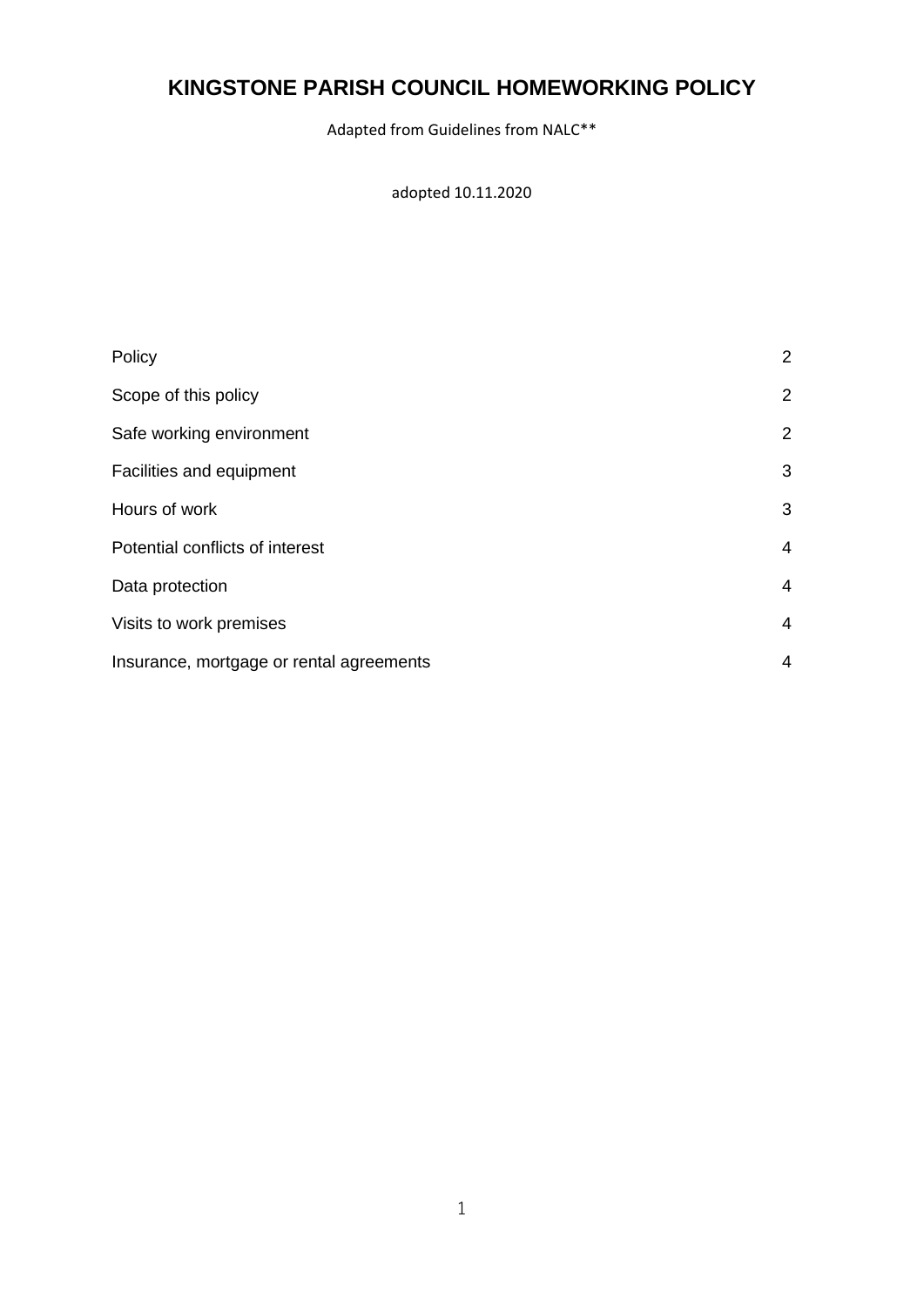# **Policy**

The Council recognises the advantages of home-based working although it doesn't suit everyone, and some job roles may not be appropriate to undertake at home.

This policy describes the working arrangements and expectations that will apply if you work from home.

# **Scope of this policy**

It applies to all staff who are home-based whether full time, part time or fixed term. It does not apply to office-based staff who work from home on an ad-hoc basis. If you are considering whether to request home-based working, please refer to the Flexible Working Policy.

# **Safe working environment**

Health and safety for home-based staff applies in the same way as office-based staff, insofar as is reasonably practicable, that you work in a safe manner and that you follow all health and safety instructions issued by us.

You must complete and submit a 'Home Based Workers Risk Assessment' to the Clerk. This is a checklist for you to identify any possible hazards in your home working area. Following completion of the checklist, measures may need to be taken to control any risks identified. This checklist should be completed annually, or more frequently if there are any changes to your arrangements such as new equipment or changes to your home-office space.

You must complete and submit a workstation risk assessment and ensure that this remains up-to-date. If you have any questions about the risk assessment, or if you identify any potential risks when carrying out the assessment, you should refer these to the Clerk in the first instance.

Some of the most important considerations include: -

- If possible, an area should be set aside form the rest of your living space to ensure that you are able to work from home without distractions,
- Your home office should have adequate space for you to work safely and comfortably,
- Your desk should be large enough to accommodate your equipment and paperwork,
- You should have sufficient storage and your workspace should be organised so equipment is close to hand,
- Your work area should be well lit, with natural lighting if possible,
- Equipment and sockets should be situated to avoid potential trip hazards, and,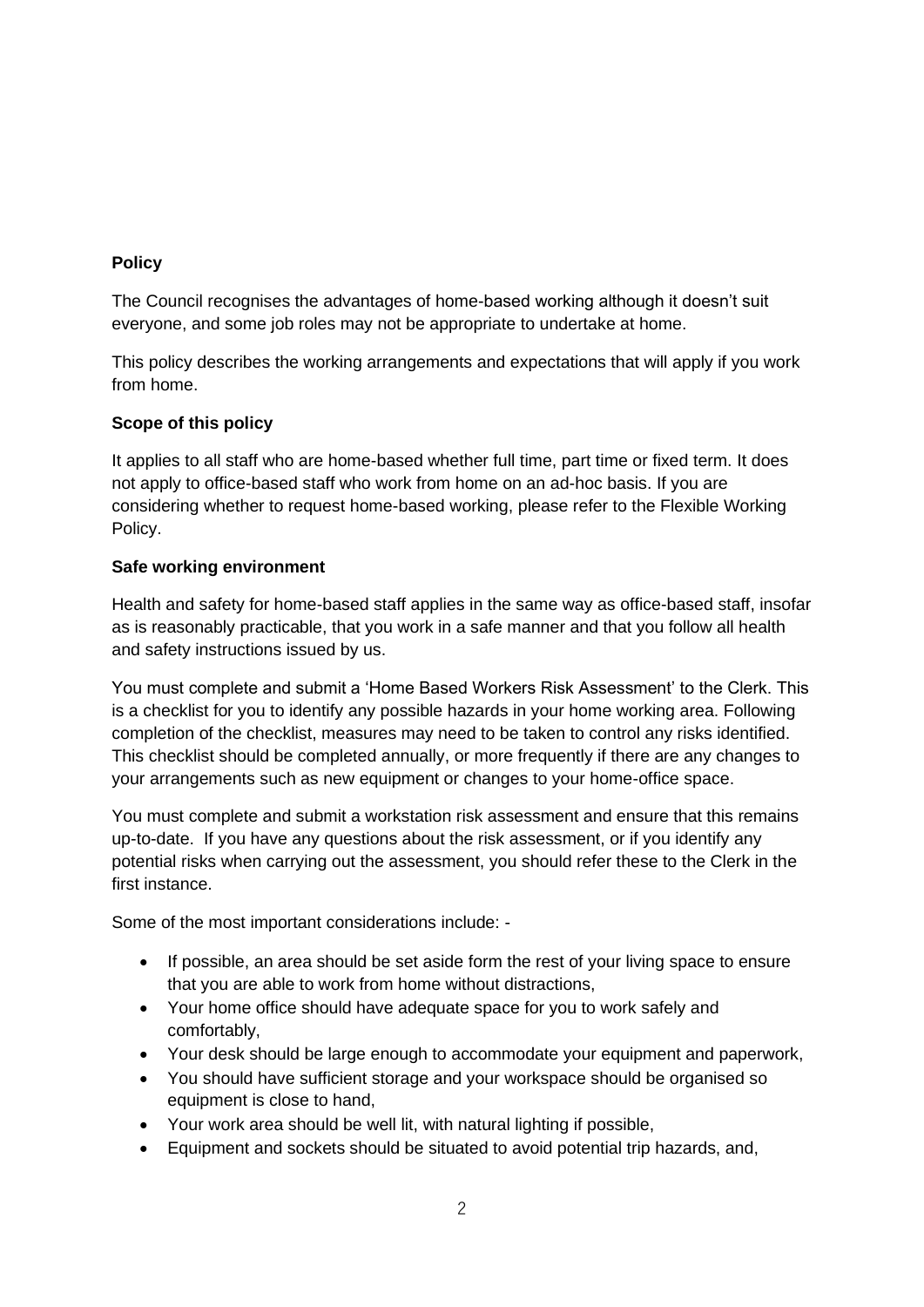• You must also ensure that you visually check the cables of any electronic equipment supplied to you regularly (and at least every 6 months) and report any defects.

We reserve the right to visit you at home at agreed times for work-related purposes, including health and safety matters and to inspect, service or repair equipment (e.g. for PAT testing).

# **Facilities and equipment**

The council will provide you with the following equipment for you to work from home and we will maintain and replace these items when necessary.

- Desk Clerk own
- Office chair Clerk own
- Filing cabinet (which will be lockable for those staff who hold personal data)
- Lock box for password/hard drive back up
- Printer/scanner
- Laptop computer
- Photocopier
- Homeworking allowance to cover telephone/electricity

It is your duty to ensure that proper care is taken of the equipment provided to you and to let the Clerk know of any need to maintain or replace the equipment. Should the risk assessment identify any further equipment that is necessary, please discuss this with the Clerk.

All equipment provided by the council is for you to work safely and effectively at home and cannot be used for personal use by you or your family.

All equipment will belong to the council and you will be required to return it to us promptly should you leave our employment. If we are unable to make suitable arrangements, we may collect the equipment and any documents before your last day.

#### **Hours of work**

As a home-based worker, your contract of employment will specify the hours when we expect you to be at work and contactable by telephone or email. There may be times during the working day when you are not available in which case these should be flagged to the Clerk (or the Chair of the Council) with prior authorisation.

You must be mindful to take adequate rest breaks which should be, as a minimum:

• A break of at least 20 minutes during each working day over 6 hours,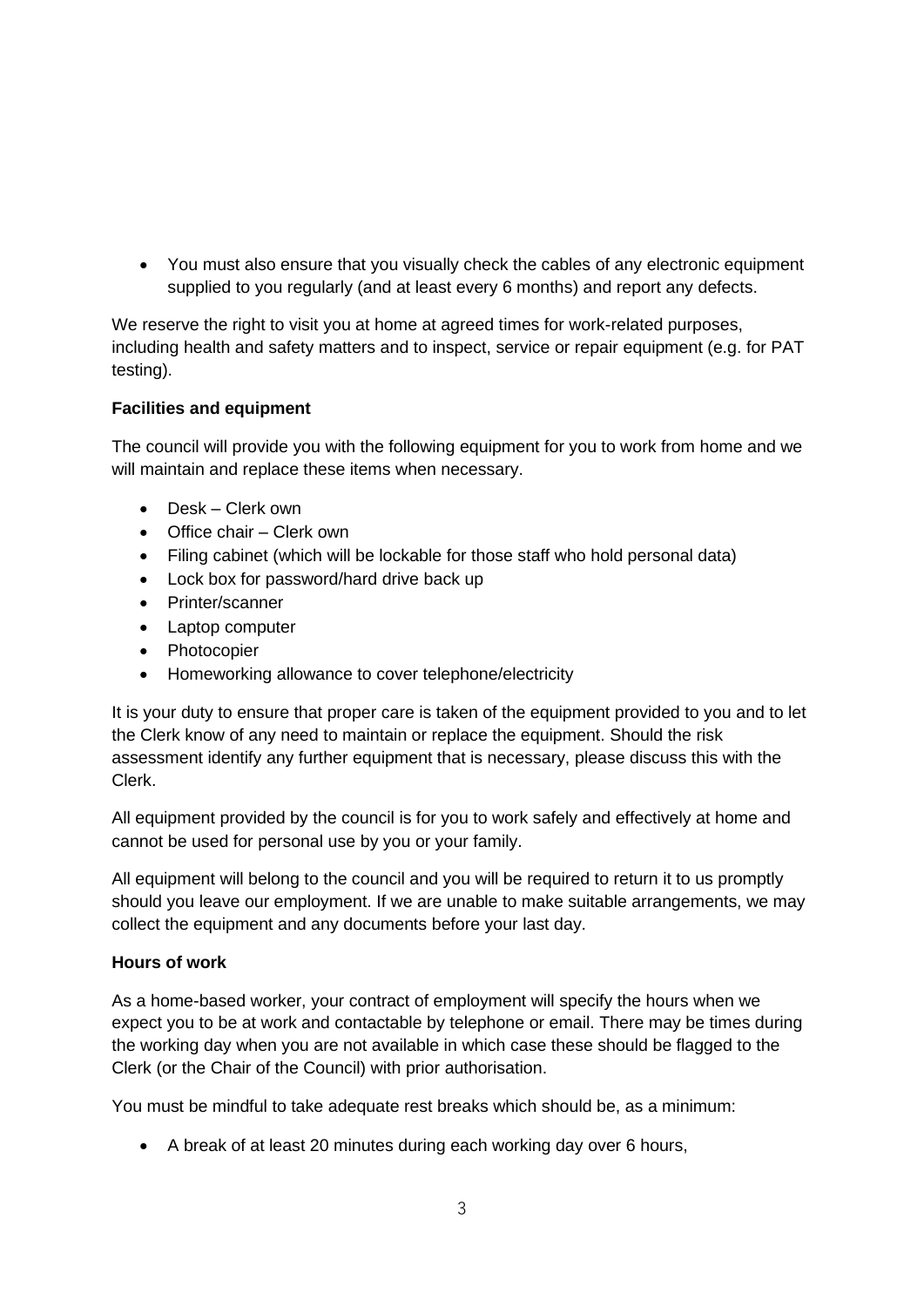- A daily rest break of at least 11 continuous hours, i.e. the time between stopping work one day and beginning work the next day, and,
- At least one complete day each week when no work is done.

# **Potential conflicts of interest**

During your hours of work, the council expects that your work environment enables you to work effectively and that you are not distracted by domestic matters. It is not appropriate to combine homeworking with caring for a dependant.

If there is an emergency and you need to attend to a non-work matter, then you should notify the Clerk (see the Dependant Leave Policy).

# **Data protection**

As a home-worker you are responsible for keeping all documents and information associated with the council secure at all times. Specifically, homeworkers are under a duty to:

- Keep filing cabinets and drawers locked when they are not being used,
- Keep all documentation belonging to us in the locked filing cabinet at all times except when in use,
- Set up and use a unique password for the laptop computer, and,
- Ensure that documents are saved to the hard drive rather than the laptop computer's hard drive.

Furthermore, the laptop computer and other equipment provided by us must be used only for work-related purposes and must not be used by any other member of the family at any time or for any purpose.

If you have a telephone conversation where you are discussing confidential work matters, you should ensure that such calls take place in privacy to avoid inadvertent breach of confidentiality.

# **Visits to other premises**

On occasions will may need to attend SPCA or SLCC offices for training, performance assessment meetings, team briefings etc. This will normally not be frequent, and the dates and times of such visits will be agreed in advance.

# **Insurance, mortgage or rental agreements**

Whilst our Employer's Liability Insurance extends to home based staff, and any council equipment installed in your home will also be covered, you should ensure that any agreement with your landlord or mortgage lender allows you to work from home, and that